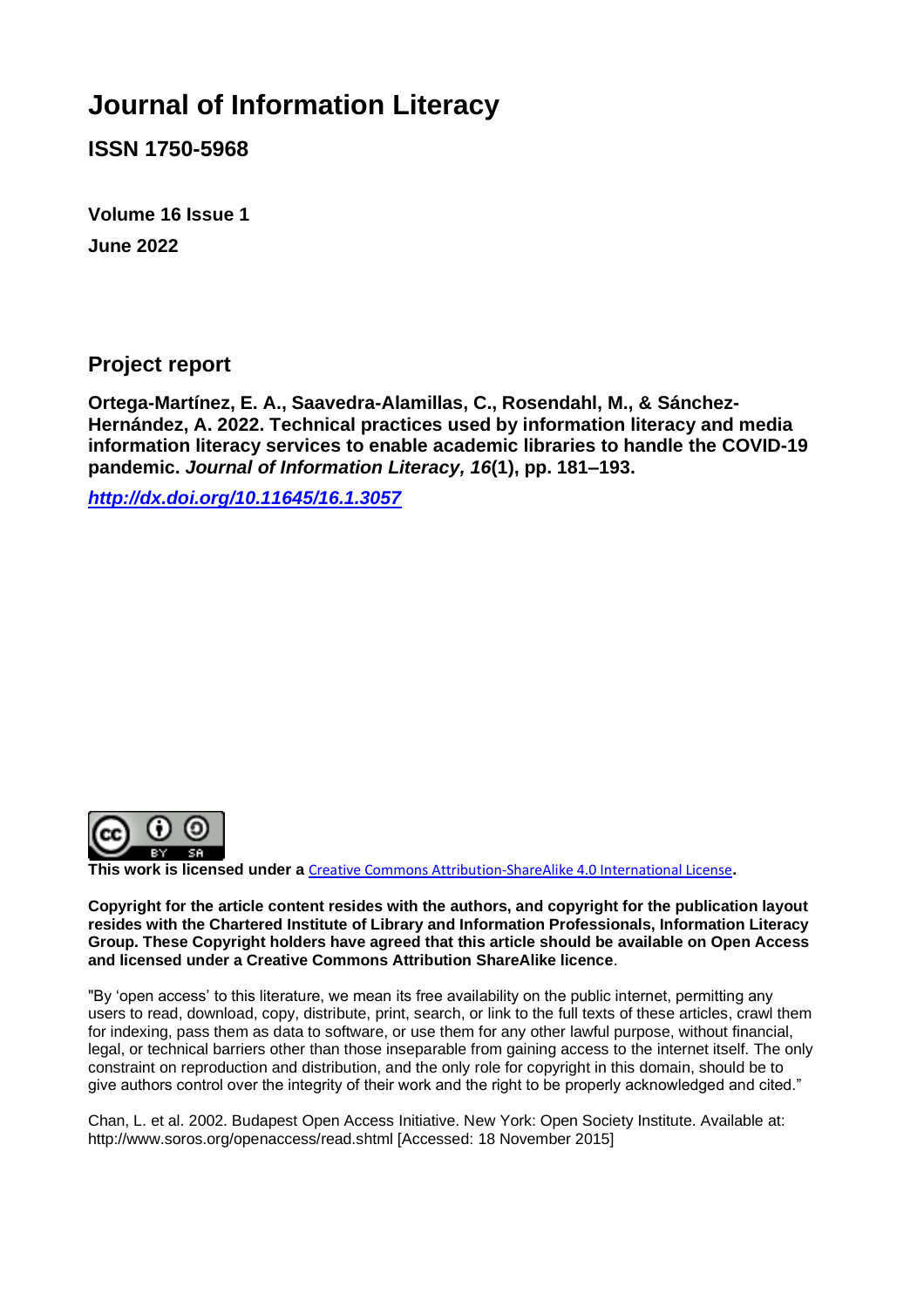# **Technical practices used by information literacy and media information literacy services to enable academic libraries to handle the COVID-19 pandemic**

**Eugenia de los Angeles Ortega-Martínez, Research Scholar (Kathryn A. Martin Library); Universidad de Minnesota Duluth. Email: [eortegam@d.umn.edu.](mailto:eortegam@d.umn.edu) ORCID: [0000-0002-8820-2621.](https://orcid.org/0000-0002-8820-2621)**

**César Saavedra-Alamillas, Técnico Académico (Dirección General de Bibliotecas), Universidad Nacional Autónoma de México; Universidad Autónoma Metropolitana. Email: [csaavedraa@dgb.unam.mx.](mailto:csaavedraa@dgb.unam.mx) ORCID: [0000-0002-2913-9474.](https://orcid.org/0000-0002-2913-9474)**

**Matthew Rosendahl, Director, Kathryn A. Martin Library; University of Minnesota Duluth. Email: [mrosenda@d.umn.edu.](mailto:mrosenda@d.umn.edu) ORCID: [0000-0001-](https://orcid.org/0000-0001-6720-361X) [6720-361X.](https://orcid.org/0000-0001-6720-361X)**

**Apolinar Sánchez-Hernández, Técnico Académico, Central Library; National Autonomous University of Mexico. Email: [consulta@dgb.unam.mx.](mailto:consulta@dgb.unam.mx) ORCID: [0000-0001-7837-0384.](https://orcid.org/0000-0001-7837-0384)**

## **Abstract**

This study analyses the techniques and procedures that were developed and the changes that took place in the National Autonomous University of Mexico (UNAM) and the Autonomous University of Puebla (BUAP), both in Mexico, and the University of Minnesota Duluth (UMD), in the United States of America. To face the crisis of the COVID-19 pandemic, librarians in these institutions improved their Information Literacy (IL) and Media Information Literacy (MIL) programmes.

### **Design / methodology / approach**

This study has a mixed methodology with a comparative analysis. For this purpose, data shows the universities' contexts: the communities of students, teachers, researchers, and librarians, and the e-learning strategies of IL and MIL programmes.

### **Findings**

As part of the results of the crowdsourcing collaboration between the UMD, UNAM and BUAP, the study shows the different online learning communities and their innovations.

### **Originality**

Although there is theoretical knowledge about IL and MIL in Mexican universities and University of Minnesota Duluth, the e-learning strategies used by their librarians in this document sought to provide technical solutions and other options for a virtual work scheme that responded to the specific problems presented by COVID-19. In this case, the framework for creating online library services was designed by their librarians for their communities in the context of the current crisis, even when online services had already been established for more than ten years.

#### **Research limitations / implications**

The technological infrastructure, the professionalisation of the library staff and a lack of knowledge of the new virtual teaching-learning needs.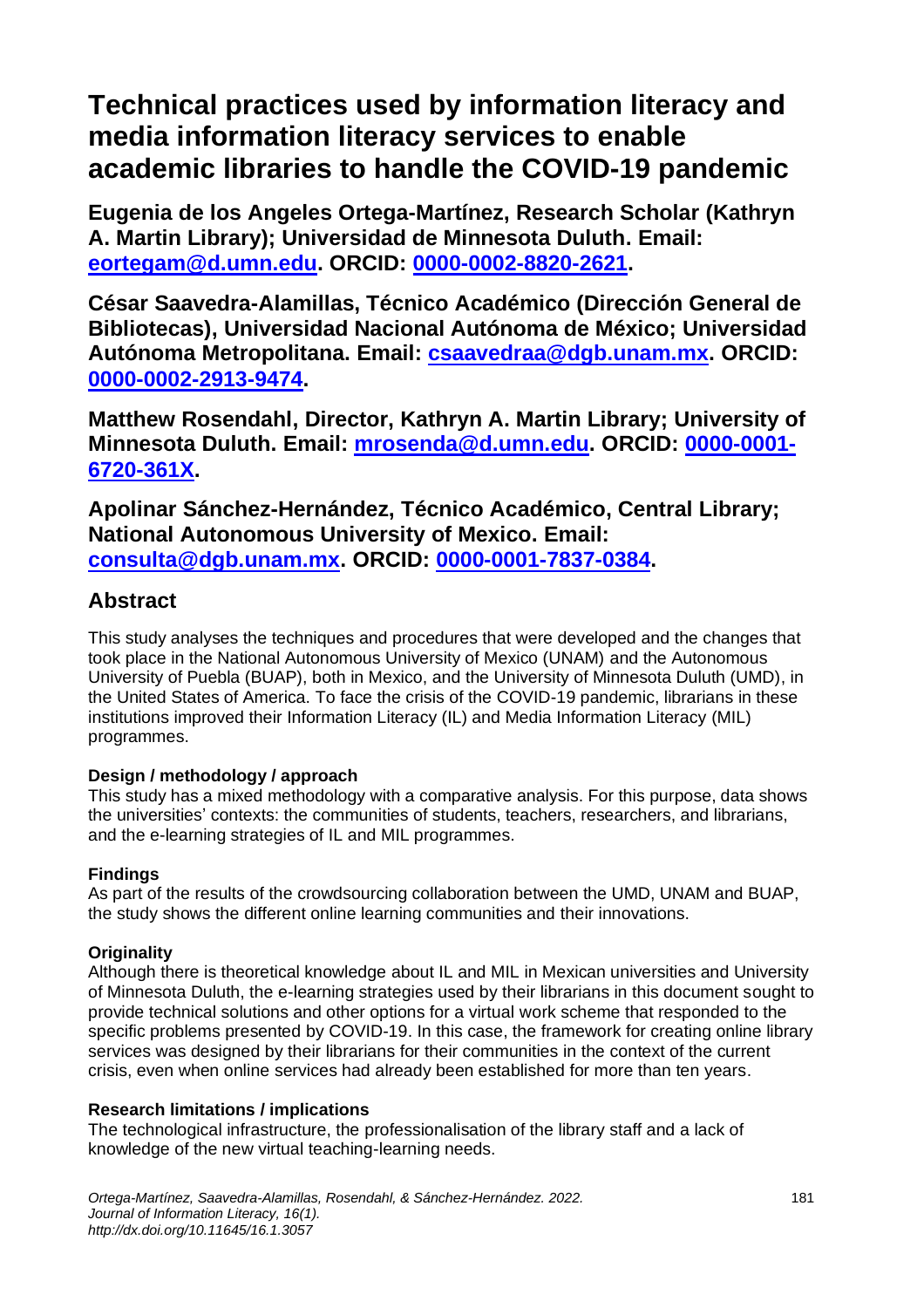#### **Practical implications**

Analysis of tools for virtual teaching-learning services, description of strategies used by library staff, results and feedback.

#### **Social implications**

IL and MIL strategies created in a variety of contexts can be enhanced by library collaboration in a fully virtual setting. Libraries with better technological infrastructure play a decisive role.

## **Keywords**

academic libraries; COVID-19; information literacy; media information literacy; Mexico; US

## **Introduction**

The COVID-19 pandemic crisis forced libraries to close spaces and provide only e-resources and other library services without an established plan for exclusively online operations. Even when the online services existed previously, the increased consumption of web content and the demand for innovations in communication processes have changed the way librarians will plan their traditional services in the near future (Coghill & Sewell, 2020).

In recent years, most universities in Mexico have applied Information Literacy (IL) and Media Information Literacy (MIL) to support online programmes. According to the Association of College and Research Libraries, IL 'is the set of integrated abilities encompassing the reflective discovery of information, the understanding of how information is produced and valued, and the use of information in creating new knowledge and participating ethically in communities of learning' (ACRL, 2015).

On the other hand, MIL has become essential because it offers 'a basis for enhancing access to information and knowledge, freedom of expression, and quality education. It describes knowledge, skills, and attitudes that are needed to value the functions of media and other information providers, including those on the Internet, in societies and to find, evaluate and produce information and media content' (Grizzle et al., 2013, p. 197).

In fact, the study 'Radiografía sobre la difusión de *fake news* en México' ('X-ray of the spread of fake news in Mexico') conducted by the Autonomous National University of Mexico (UNAM) found that Mexico is the second-largest producer of fake news after Turkey (Hurtado Razo, 2020). In this context, the role of librarians as Information Literacy (IL) and Media Information Literacy (MIL) instructors has been highlighted.

Although IL and MIL are necessary for academia, this topic has represented a challenge in relation to funding, training, hiring and retirements due to COVID-19. In this context, the creation of partnerships between various institutions has begun to yield productive projects and an example of this is the MIL Mexico network.

This international organisation is integrated by UNESCO, DW Akademie, the National Electoral Institute (INE), the Mexican Institute of Radio (IMER), the Autonomous University of Nuevo León (UANL), the Veracruzana University (UV), Social TIC and Tomato Valley, Mentoralia and Technovation Girls (UNESCO, 2021).

This network is focused on MIL, but one of the aspects that stands out among its objectives, along with a focus on improving IL in Mexican universities, is the intention to address the lack of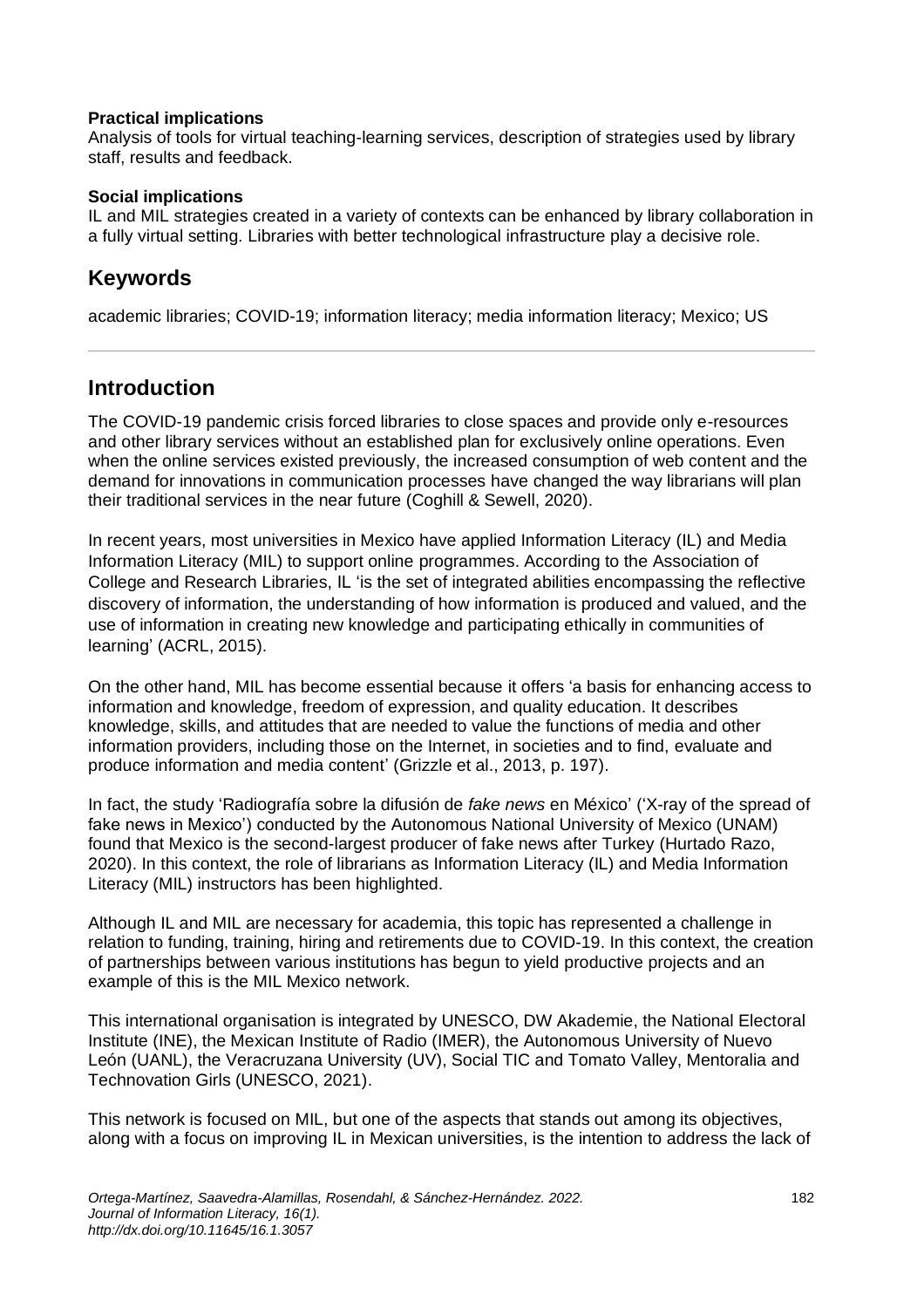techniques and good practices in e-teaching Mexican programmes. In fact, this is one of the main factors that motivated the demand for IL and MIL in universities during the COVID-19 pandemic (De Paor & Heravi, 2020).

In the 2020, UMD, BUAP and UNAM started a 'crowdsourcing' project to explore the strategies used by their librarians to implement and guide IL and MIL. At first this study explored only IL skills, but Mexican libraries had already established an important set of diverse activities taking place exclusively within social networks, so MIL become part of the plan to support e-learning and e-teaching with these communities. It is important to point out that this collaboration was possible due to an invitation from the Kathryn A. Martin Library (KAML) at the University of Minnesota Duluth.

IL instruction at the KAML is provided across all subjects and all levels of undergraduate and graduate education, with a high degree of attention given to 'College Writing', a required writing course for undergraduate students.

This teaching and learning process has a high level of specialisation because the course seeks to develop competencies in research and academic writing. The design of the course allows faculty members to organise their agenda and use library-provided modules that focus on evaluating an article, drafting a research plan, and reviewing academic drafts, which are offered as an instruction service through liaison librarian staff.

## **Academic crowdsourcing as part of the development of IL and MIL in Mexico**

IL has been the focus of projects developed between higher education institutions in Mexico and other universities in the United States for more than thirty years. This partnership is more evident among the border states and as an example of this collaboration, the Autonomous University of Ciudad Juarez in Chihuahua was the first to publish the norms for IL in the country (Cortés & Lau, 2002).

Projects developed in IL prior to the pandemic raised questions about online teaching models, which became more evident when the COVID-19 crisis began. Some of those concerns relate to how IL and MIL services should be offered and what lessons should be planned to develop e-learning, e-teaching and MIL between Mexico and United States. In these circumstances, it was necessary to crowdsource ideas that would create strategies, processes, policies, and LibGuides related to the educational support of librarians in both synchronous and asynchronous modalities.

Crowdsourcing is defined as 'the process of leveraging public participation in or contributions to projects and activities' (Hedges & Dunn, 2018, p. 1). The authors realised that online courses and other educational and training programmes collaboratively developed by librarians and their communities of practice should be considered within an overarching framework with specific objectives for each institution.

In this context, the aim of this study was to analyse the strategies, processes, policies, and other activities in the authors' institutions (UMD, UNAM, BUAP) to identify strengths, similarities and changes experienced before, during, and in the months after quarantine.

## **1. From face-to-face IL to MIL**

The first challenge that came up for discussion among Minnesota-México library users and staff was: how many changes have we had to make to deal with IL programmes since COVID-19?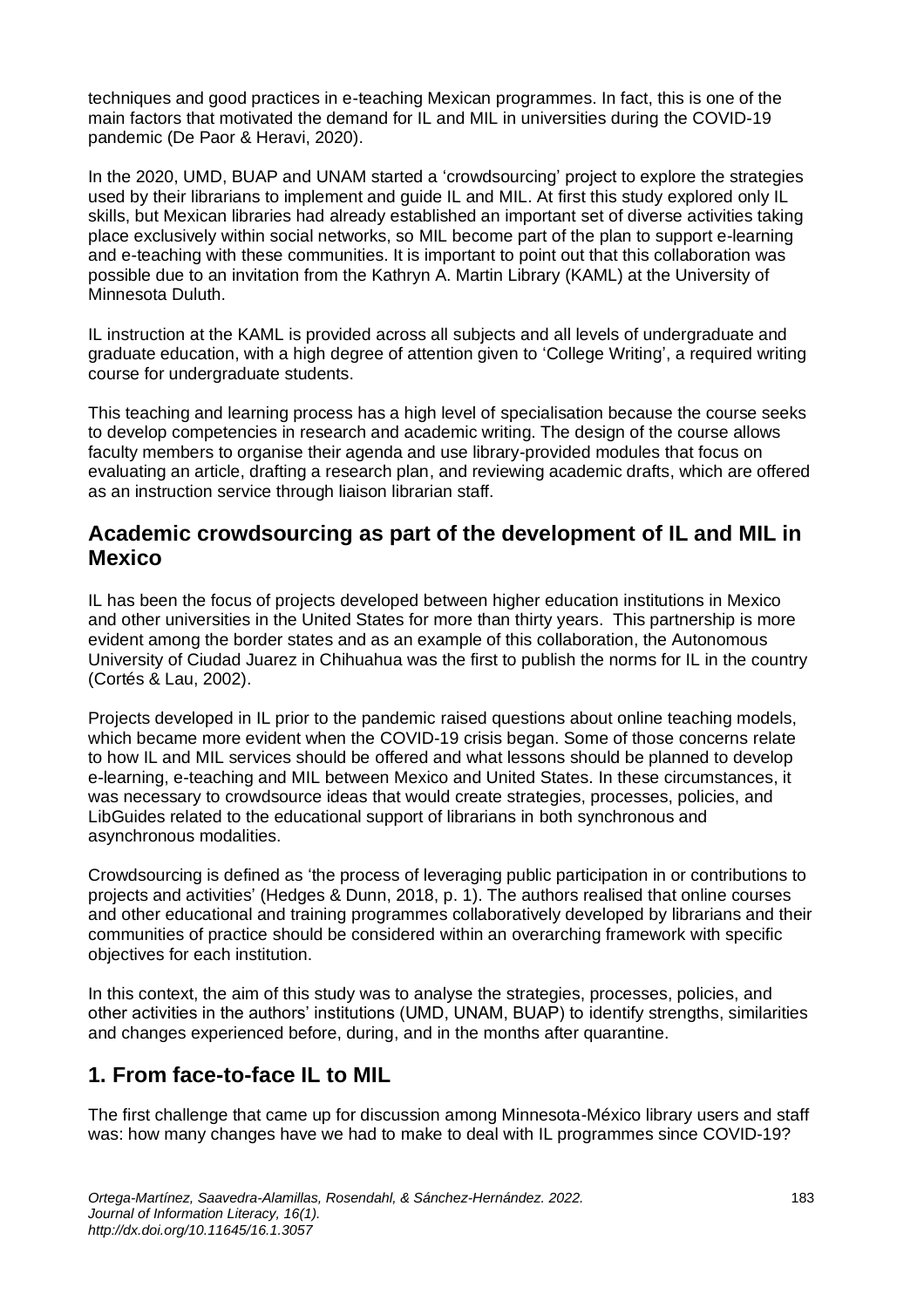With the pandemic crisis, the associated impact on the economy and other factors affecting academic libraries, two important aspects have been highlighted:

- 1) Expert communities (libraries, faculty members, students, etc.) who are experienced in the use of an integral e-learning platform will be a vital resource for the development of online programmes within Mexican universities.
- 2) Although services need to be adapted to individual contexts, and the pandemic created adverse situations that required improvisation, it is clear that developing strategies for teaching IL and MIL in e-learning environments is a process that will need international collaboration between libraries and librarians, especially in the use of electronic resources and their copyrights. This international collaboration can expand opportunities to learn and develop in ways that build on the resources of each other's libraries, as well as the efforts and experiments of library associations or communities of practice in supporting student learning, extending access to resources, and adapting libraries during times of crisis. These international collaborations provide a chance to expand the development of best practices enriched by the diversity of experiences and conditions in each other's countries.

This collaboration depends significantly on internet access and the behaviour of internet users. In the most recent survey of internet access in Mexico, the results show that 70.1% of the total population has access to the Internet, but 91.5% of this population use it for entertainment (INEGI, 2019); in contrast, 87% of population in the United States have access to the internet in houses but 100% of those have access through mobiles (World Bank, 2020).

In Mexico, the use of entertainment platforms (social networks, tv, radio, etc.) has become increasingly popular as a way to support e-learning content. For example, events recorded and published simultaneously on YouTube (BibliotecasUNAM, 2021) and Facebook (DGBSDI, 2021), have more than one thousand followers and their impact has been national and international.

The University of Minnesota Duluth (UMD) supports online e-learning programmes through integrated platform systems such as Canvas. Since 2014, UMD has been a member of the Unizin consortium of research institutions in the United States of America which represents more than 900,000 students in the country. The aim of this ecosystem is to create a shared framework between higher education institutions.

From this perspective, the future of international collaboration between Mexican and American academic libraries could be integrated across social media, entertainment platforms, and learning management systems. When considering this possibility with regard to online IL and MIL programmes, it is vital to take into account the five categories outlined by Zhu et al. (2020) in their study of 'social annotation' during e-learning:

- 1. Processing domain-specific knowledge
- 2. Argumentation and inquiry
- 3. Literacy skills
- 4. Instruction and peer assessment
- 5. Connecting online learning spaces

If we consider the IFLA definition of MIL as extending 'beyond communication and information technologies to encompass learning, critical thinking, and interpretative skills across and beyond professional and educational boundaries' (IFLA, 2011), the question emerges as to how these skills will change the role of librarians as teachers after COVID-19.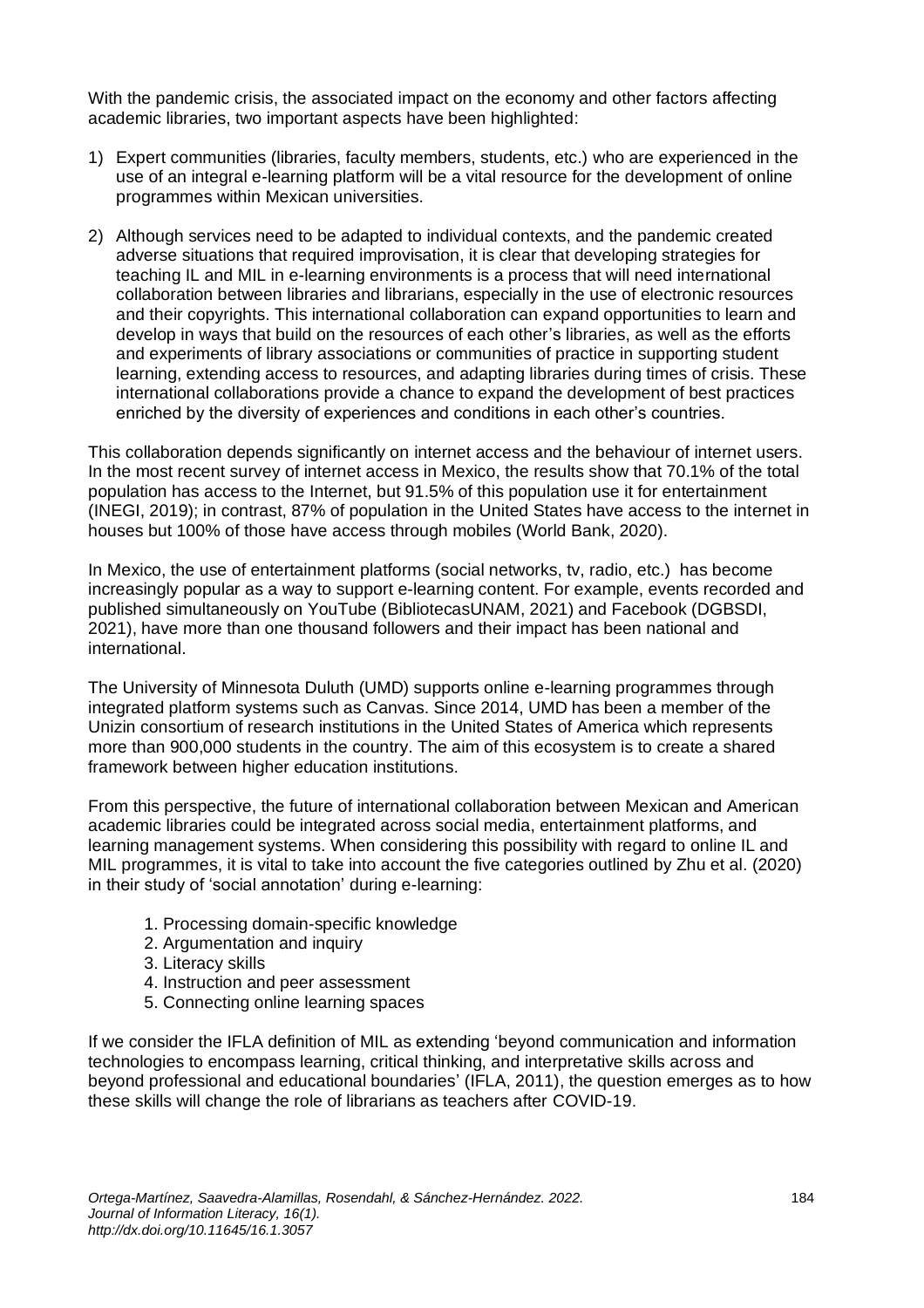Before COVID-19, the role of librarians as teachers was controversial in terms of authority over academic programmes, but, as Campbello outlines, a librarian, as an 'instructional consultant':

should integrate the library program into the school curriculum, collaborate in the teaching-learning period and in the planning and implementation of curricular activities (2010, p. 91).

The COVID-19 crisis showed us how important it is for academic librarians, faculty members, and institutions to share know-how, good practices, impacts, and feedback from library services to develop the IL and MIL involved in the e-learning of academic programmes.

#### **Contact and communication in the digital library as a comparative analysis between IL and MIL**

The COVID-19 pandemic was the trigger that forced resources and services to adapt to a new reality with social distancing and no printed collections (Guo & Huang, 2021). The first obvious change in Mexican universities was the demand to create more online services, courses, and events to support the virtual agenda of the library systems and their institutions.

This study was conducted from October 2020 until March 2021 between the National Autonomous University of Mexico, University of Minnesota Duluth, and the Autonomous University of Puebla. Its methodology was qualitative, and its technique was descriptive. Data on the services, their techniques, tools, and experiences were provided by the authors, who were part of the group that designed, planned, and implemented the activities described. The two axes analysed were the IL and Media Literacy (ML) reports, as a list of actions, activities, resources, and services used to counteract isolation and efficiently supply existing resources to our communities.

As Table 1 shows, the websites of the libraries that formed the basis of this study were the main channel of communication between libraries and their communities before and after the pandemic.

| <b>Web Page</b>                        |             |             |            |  |  |  |  |
|----------------------------------------|-------------|-------------|------------|--|--|--|--|
| <b>Information resources</b>           | <b>UNAM</b> | <b>BUAP</b> | <b>UMD</b> |  |  |  |  |
| COVID-19 information                   | X           | X           | X          |  |  |  |  |
| IL                                     | X           | <b>NO</b>   | X          |  |  |  |  |
| Tutorials, manuals, guides, procedures | X           | X           | X          |  |  |  |  |
| <b>Online events</b>                   |             |             |            |  |  |  |  |
| Webinars                               | X           | X           | X          |  |  |  |  |
| Conferences                            | X           | X           | X          |  |  |  |  |
| Courses                                | X           | X           | X          |  |  |  |  |
| Forums                                 | X           | X           | X          |  |  |  |  |
| Workshops                              | X           | <b>NO</b>   | X          |  |  |  |  |
| <b>Digital services</b>                |             |             |            |  |  |  |  |
| Chat                                   | X           | X           | X          |  |  |  |  |
| Virtual Interlibrary Loan              | X           | X           | X          |  |  |  |  |
| Personalised consulting                | X           | X           | X          |  |  |  |  |

**Table 1:** IL library service programmes posted in the digital library after COVID-19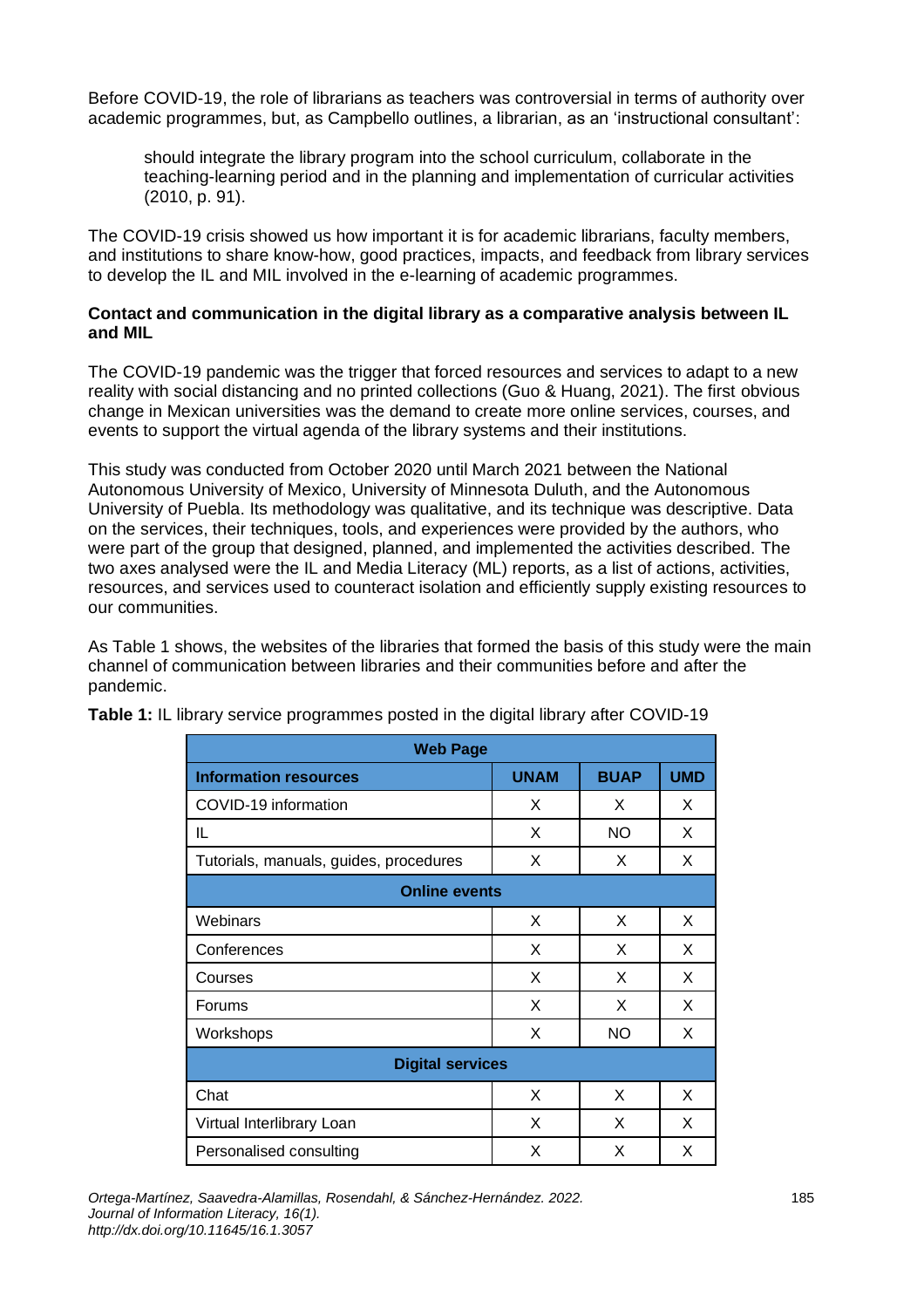During the pandemic, UMD launched outreach efforts that included the 'Northeastern Minnesota COVID-19 Community Archive', a project that started as an example of emerging ways for creating, preserving, and sharing content about COVID-19 in the university. This idea was put into action by members of UMD campus: [https://libguides.d.umn.edu/covid-19.](https://libguides.d.umn.edu/covid-19) They also hosted a webinar featuring a visiting professor talking about presidential election polling, and staff members organised an online 'unconference' that can be consulted on this website: [https://lakesuperiorlibrariessymposium.com/.](https://lakesuperiorlibrariessymposium.com/)

In the cases of UNAM and BUAP, two axes were analysed as shown in Figure 1. IL and MIL were registered, comparing the actions, activities, resources, and services used to counteract isolation and ensure that existing resources reached our communities efficiently.



**Figure 1**: Global analysis structure

The study had four main factors for analysis: learning, information resources, training, and library services. To obtain the data of the participant institutions, it was necessary to create a guide to analysis and explore the different elements and communication between them. Librarians in leadership roles conducted interviews over Zoom to obtain responses that identified the actions, activities and processes carried out during the pandemic for IL and MIL.

## **2. Results and explanations of how IL and MIL were used to face the COVID-19 pandemic**

The UNAM, BUAP and UMD have different needs for information in relation to academic programmes with different educational levels, as Figure 2 shows. IL activities and services in the UNAM, UMD and BUAP libraries have a significant impact on the entire community, including the staff.



**Figure 2**: Community impact of IL in the UNAM, UMD and BUAP.

*Ortega-Martínez, Saavedra-Alamillas, Rosendahl, & Sánchez-Hernández. 2022.* 186 *Journal of Information Literacy, 16(1). http://dx.doi.org/10.11645/16.1.3057*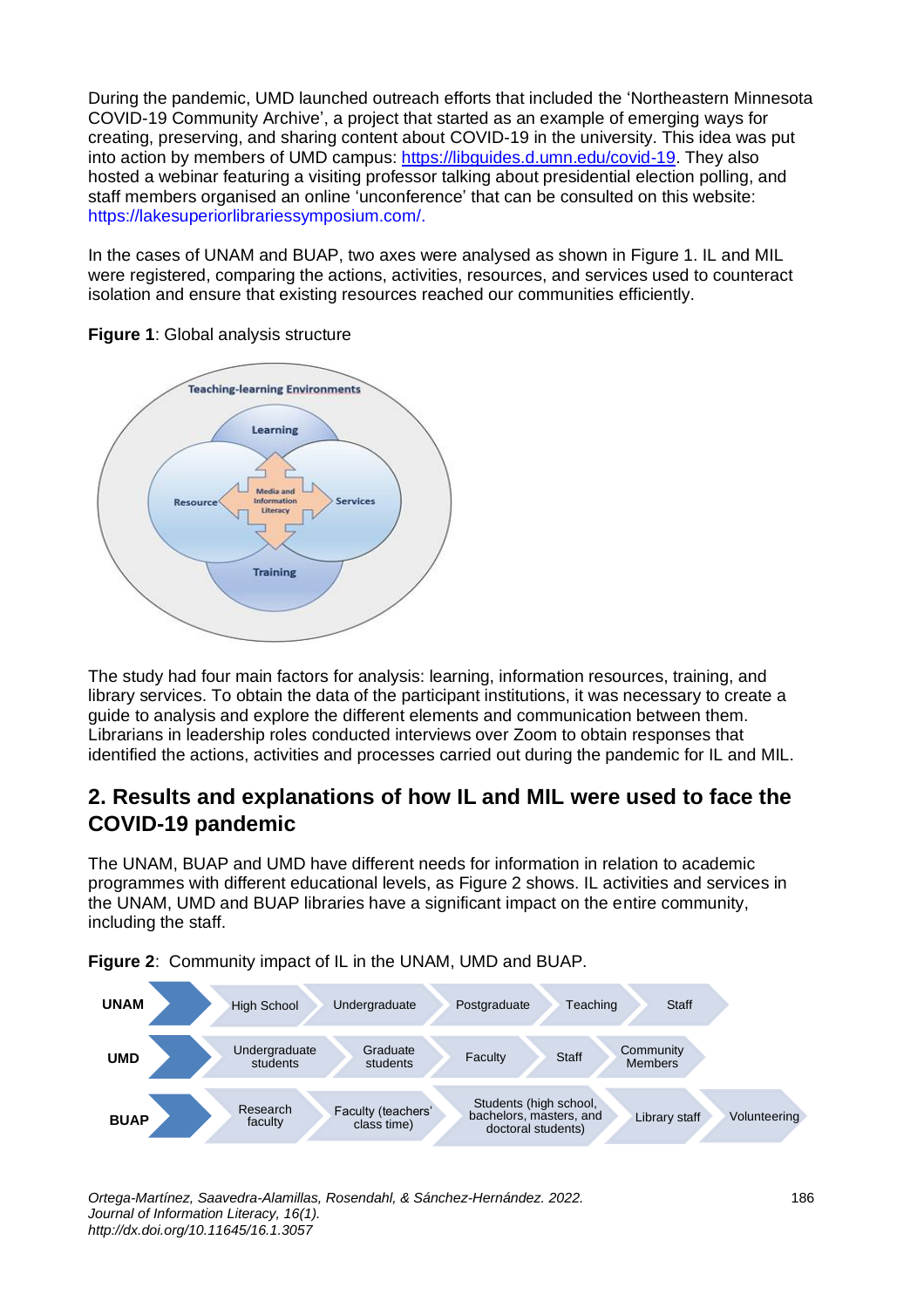Since COVID-19, digital resources have increased in number and have been used more heavily. Some of the service orientations that stood out in a positive way during the pandemic and that we already see reflected in other institutions are:

- 1. Creation of courses for teaching support
- 2. Researcher accompaniment
- 3. Co-participation in research development
- 4. Personalised assistance for focal groups

The IL service in its traditional form still supports meaningful learning within academic programmes in the university and the design of any new model depends on the perspective of the library and the aims proposed in the institutional plans. One challenge was how to organise and preserve the material produced during the pandemic and store it on platforms or social networks. We must think about the new policies that will be generated due to the creation of this material that proved so important for these institutions.

Out of the meaningful learning resources that received more positive feedback from the online communities, those that offer potential future growth opportunities are:

- 1. Creation of repositories that manage and preserve the learning resources created during the pandemic.
- 2. Didactic guides on the use of the digital library and other information resources.
- 3. Video tutorials.
- 4. Online workshops and MOOCs (Massive Open Online Courses) about different topics of interest to the community.

As Figure 3 shows, the IL analysis of UMD, UNAM and BUAP registers the main activities that were carried out following the massive library closures caused by the COVID-19 pandemic.

| <b>Massive library closures (COVID-19)</b>                                                                                                                                                     |                                                                                                                                                                                                                                                                                                                                                                                                                                                                                                                                     |                                                                                                                                                                                                                                                                                                                                                                                                                                             |  |  |
|------------------------------------------------------------------------------------------------------------------------------------------------------------------------------------------------|-------------------------------------------------------------------------------------------------------------------------------------------------------------------------------------------------------------------------------------------------------------------------------------------------------------------------------------------------------------------------------------------------------------------------------------------------------------------------------------------------------------------------------------|---------------------------------------------------------------------------------------------------------------------------------------------------------------------------------------------------------------------------------------------------------------------------------------------------------------------------------------------------------------------------------------------------------------------------------------------|--|--|
| <b>UNAM</b>                                                                                                                                                                                    | <b>UMD</b>                                                                                                                                                                                                                                                                                                                                                                                                                                                                                                                          | <b>BUAP</b>                                                                                                                                                                                                                                                                                                                                                                                                                                 |  |  |
| • Videoconferences,<br>working meetings<br>• Updating training<br>• Planning for adaptation<br>from face-to-face to<br>virtual<br>• Planning and<br>scheduling of<br>implementation activities | • Online meetings<br>• Utilised the Hathi Trust<br><b>Emergency Temporary</b><br>Access Service to<br>provide access to<br>digitised texts in the<br>University of Minnesota<br>collection to supplement<br>e-resources (ebooks<br>and ejournals)<br>• Fulfilled interlibrary loan<br>requests with digital<br>resources<br>• Incorporated resources<br>temporarily made free<br>by publishers<br>• Online research help<br>continued uninterrupted<br>• Planning for resumption<br>of on-site use of<br>collections and facilities | • Total closure of the<br>facilities with restricted<br>access<br>• Working meetings<br>• Webinars (coordinated<br>with the database<br>providers)<br>• Book presentations on<br>YouTube, Facebook,<br>Twitter, Instagram<br>• Virtual Audits<br>• National Institute of<br>Geography and<br>Statistics (INEGI)<br>• Digital Repository<br>restrictions with<br>software antiplagiarism<br>(Turnitin)<br>• COVID-19 plan<br>restricted work |  |  |

#### **Figure 3:** Activities carried out following library closures due to COVID-19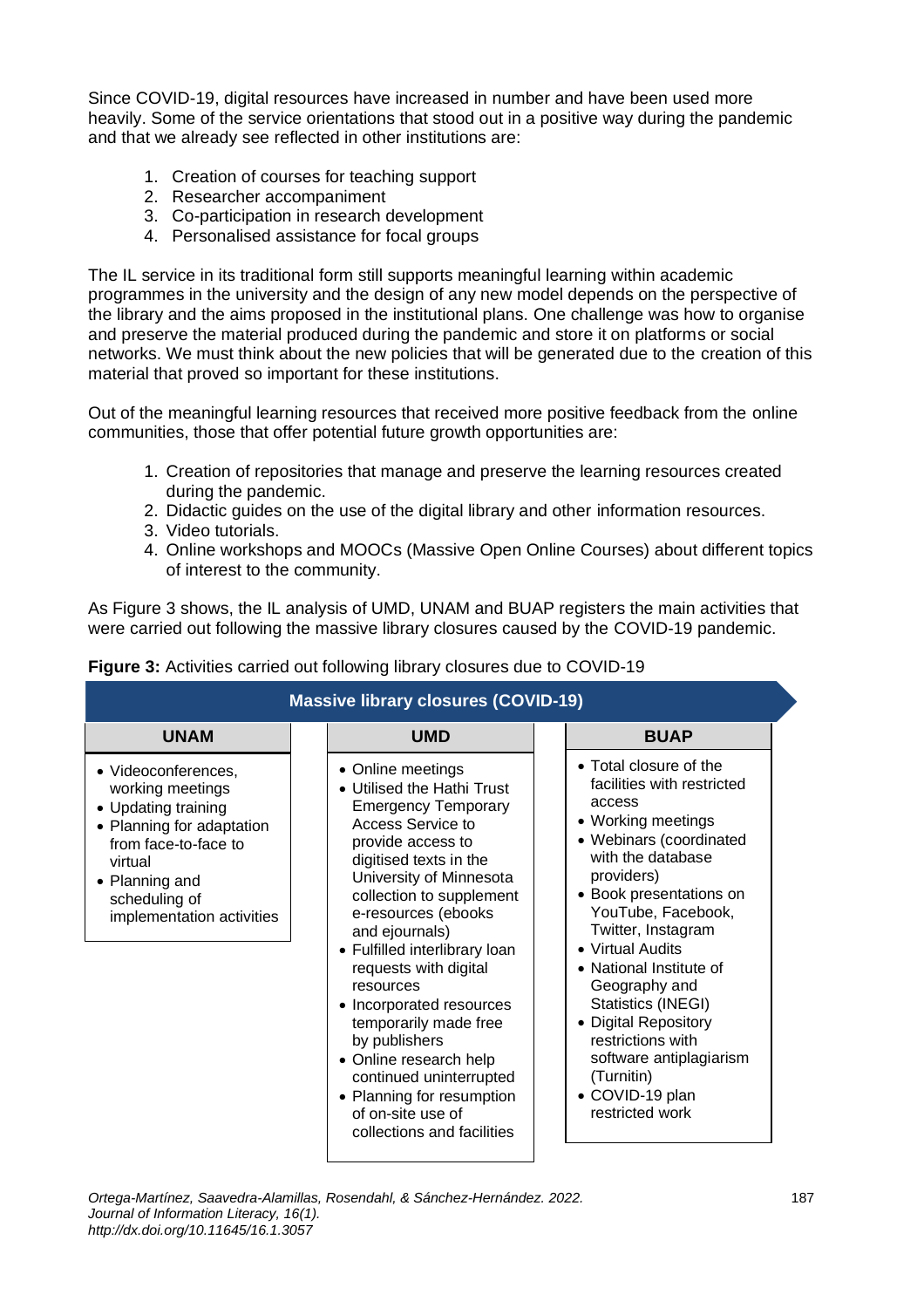The implementation of IL online services was not a new task for the librarians but coordinating the work behind these types of activities without being physically present and with limited access to libraries represented a new challenge. Figure 4 shows the priority actions during the total and partial closure of the facilities.

| <b>Services given priority</b>                                                                                                                                            |                                                                                                                                                                                                                                                                                                                                                                                                                                              |                                                                                                                                                                                                                                                                                            |  |  |  |  |
|---------------------------------------------------------------------------------------------------------------------------------------------------------------------------|----------------------------------------------------------------------------------------------------------------------------------------------------------------------------------------------------------------------------------------------------------------------------------------------------------------------------------------------------------------------------------------------------------------------------------------------|--------------------------------------------------------------------------------------------------------------------------------------------------------------------------------------------------------------------------------------------------------------------------------------------|--|--|--|--|
| <b>UNAM</b>                                                                                                                                                               | <b>UMD</b>                                                                                                                                                                                                                                                                                                                                                                                                                                   | <b>BUAP</b>                                                                                                                                                                                                                                                                                |  |  |  |  |
| • Courses<br>• IL workshops<br>• Personalised inquiries<br>• Online chat (referral<br>service)<br>• Document retrieval<br>service<br>• Bibliographic retrieval<br>service | • Adapted teaching to be<br>exclusively online,<br>primarily asynchronous<br>with the addition of<br>synchronous in fall<br>• Research support<br>provided online only via<br>chat, email, and Zoom<br>• Electronic reserves only<br>• Scanning on demand<br>for archival researchers<br>• Asynchronous,<br>physically distanced<br>activities to replicate<br>student engagement<br>events (Bulldog<br>Welcome Week and<br>Stressless Week) | • Modification of loan<br>delivery dates (February<br>to August 2020)<br>• Disinfection rooms for<br>14-day isolation of the<br>bibliographic material<br>• Indefinite suspension of<br>interlibrary loans<br>• Staff rotation and<br>suspension of activities<br>for vulnerable personnel |  |  |  |  |

| Figure 4: Priority actions within UNAM, UMD, and BUAP during library closures |  |  |  |
|-------------------------------------------------------------------------------|--|--|--|

The aim of IL as a library service is to supply the information needs of the community but at the same time all activities were required to follow rules and guidelines authorised by the institutional plans. In Figure 5 the level of specialisation of Kathryn A. Martin Library (KAML) in the University of Minnesota, compared with the library systems in the Mexican universities UNAM and BUAP, is evident.

|  |  |  |  |  | Figure 5: Policies and regulations followed by UNAM, UMD, and BUAP |
|--|--|--|--|--|--------------------------------------------------------------------|
|--|--|--|--|--|--------------------------------------------------------------------|

| <b>Policies and regulations</b>                                                                                |                                                                                                                                            |                                                                                                                                                                      |  |  |  |
|----------------------------------------------------------------------------------------------------------------|--------------------------------------------------------------------------------------------------------------------------------------------|----------------------------------------------------------------------------------------------------------------------------------------------------------------------|--|--|--|
| <b>UNAM</b>                                                                                                    | <b>UMD</b>                                                                                                                                 | <b>BUAP</b>                                                                                                                                                          |  |  |  |
| <b>ACRL</b><br><b>IFLA</b><br>Information literacy<br>standards in higher<br>education (Lau &<br>Cortés, 2004) | <b>Centers for Disease</b><br>Control and the<br>Minnesota Department of<br>Health<br><b>ACRL Information Literacy</b><br><b>Framework</b> | <b>ACLR</b><br><b>ALA</b><br><b>IFLA</b><br>AMBAC (Mexican<br>Association of<br>Librarians, Civil<br>Association)<br><b>CNB (National College)</b><br>of Librarians) |  |  |  |

The pedagogical approach to teaching-learning in each university has different purposes, perspectives and tools that are described in Figure 6. The pedagogical model based on competencies seeks to teach specific skills to students and from this to evaluate their competence to perform tasks related to their area of knowledge.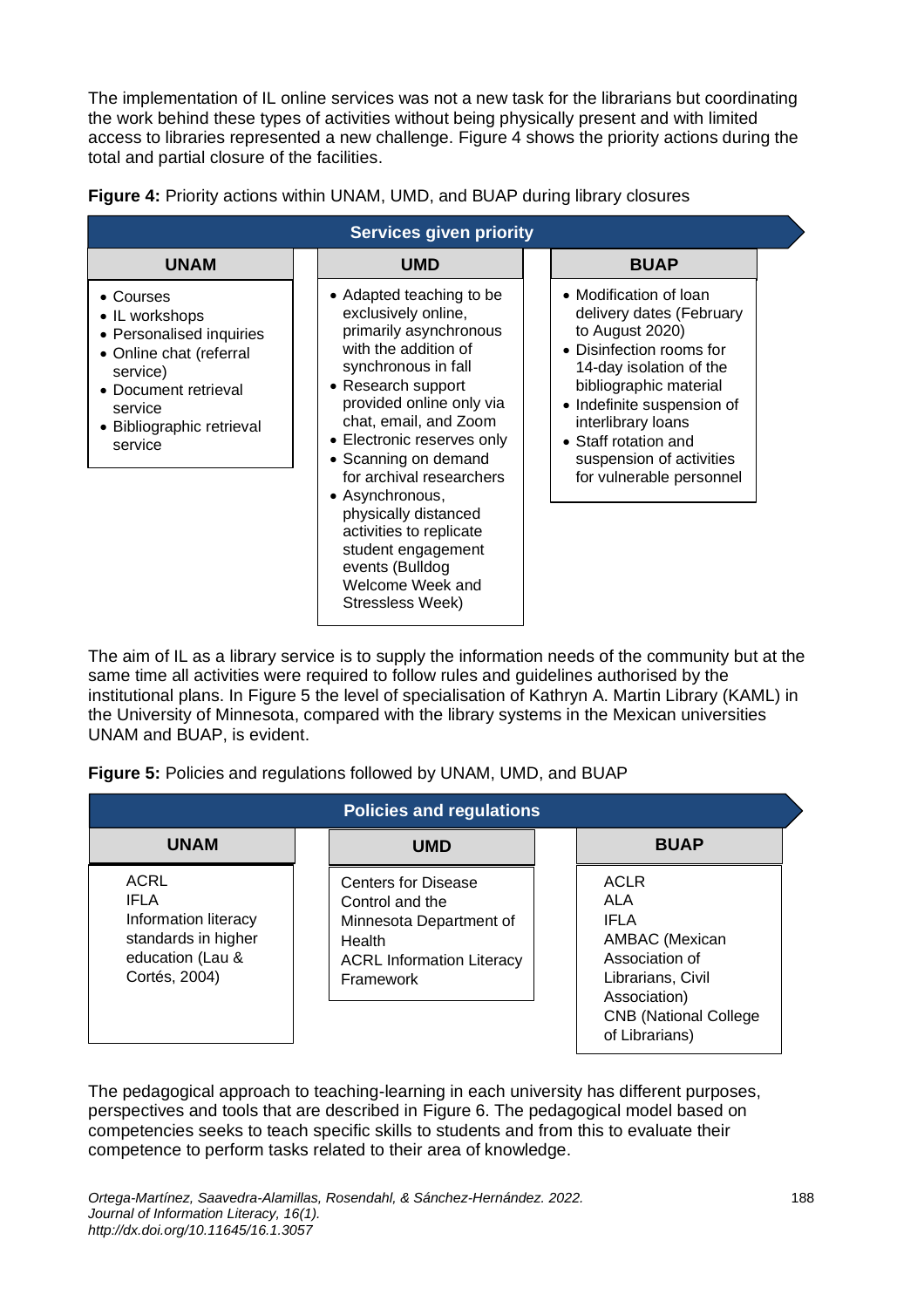#### **Figure 6:** Pedagogical approaches

|                                                                                                 | Pedagogical approach to teaching-learning (COVID-19)                     |                                                                                                                                              |
|-------------------------------------------------------------------------------------------------|--------------------------------------------------------------------------|----------------------------------------------------------------------------------------------------------------------------------------------|
| <b>UNAM</b>                                                                                     | <b>UMD</b>                                                               | <b>BUAP</b>                                                                                                                                  |
| Pedagogical model based<br>on competencies<br>Gamification<br>Inverted classroom<br>methodology | <b>ACRL Information Literacy</b><br>Framework<br>Understanding by Design | Pedagogical model<br>based on competencies<br>Access, Use and<br>Management of<br>Information (AUMI)<br>Information Literacy (in<br>process) |
|                                                                                                 |                                                                          | <b>Software</b>                                                                                                                              |
| <b>UNAM</b>                                                                                     | <b>UMD</b>                                                               | <b>BUAP</b>                                                                                                                                  |
| Mentimeter<br>Kahoot<br>Socrative                                                               | Canvas Learning<br>Management System<br>Springshare<br>Libguides<br>Zoom | <b>Blackboard</b><br>Google classroom<br>Teams<br>Zoom<br>Google Meetings<br><b>Facebook Live</b><br>WhatsApp                                |
|                                                                                                 |                                                                          | <b>Evaluation process</b>                                                                                                                    |

|                                                                   |                                              | $-$ , and all $\theta$ is the cool                                                                                                   |
|-------------------------------------------------------------------|----------------------------------------------|--------------------------------------------------------------------------------------------------------------------------------------|
| <b>UNAM</b>                                                       | <b>UMD</b>                                   | <b>BUAP</b>                                                                                                                          |
| Descriptive charts<br><b>Rubrics</b><br>Diagnostic questionnaires | Feedback meeting with<br>instructors/faculty | ISO 9001:2015 (User<br>satisfaction survey)<br>Anti-bribery ISO<br>37001:2016<br>Institutional<br>Development Plan<br>BUAP 2017-2021 |

The AUMI seeks to merge interactive applications with a playful approach to teaching IL, offering a creative perspective that helps to keep the students' attention and to assimilate knowledge with the help of games and challenges that can be posed individually or in groups under a cooperative learning approach.

Although it should be noted that IL activities were successfully carried out, the use of media also played an important role in the communication of content. MIL activities in UNAM and BUAP required a complex design, and the aim was to focus on the development of critical reading of digital content.

Since the COVID-19 pandemic stopped the in-person provision of all library services, the UNAM and BUAP used social networks and other popular channels to transmit their events and other specialised courses to the students, the staff, and the faculty members. As Figure 7 explains, large-scale social media broadcasting activities had more impact in the Mexican universities.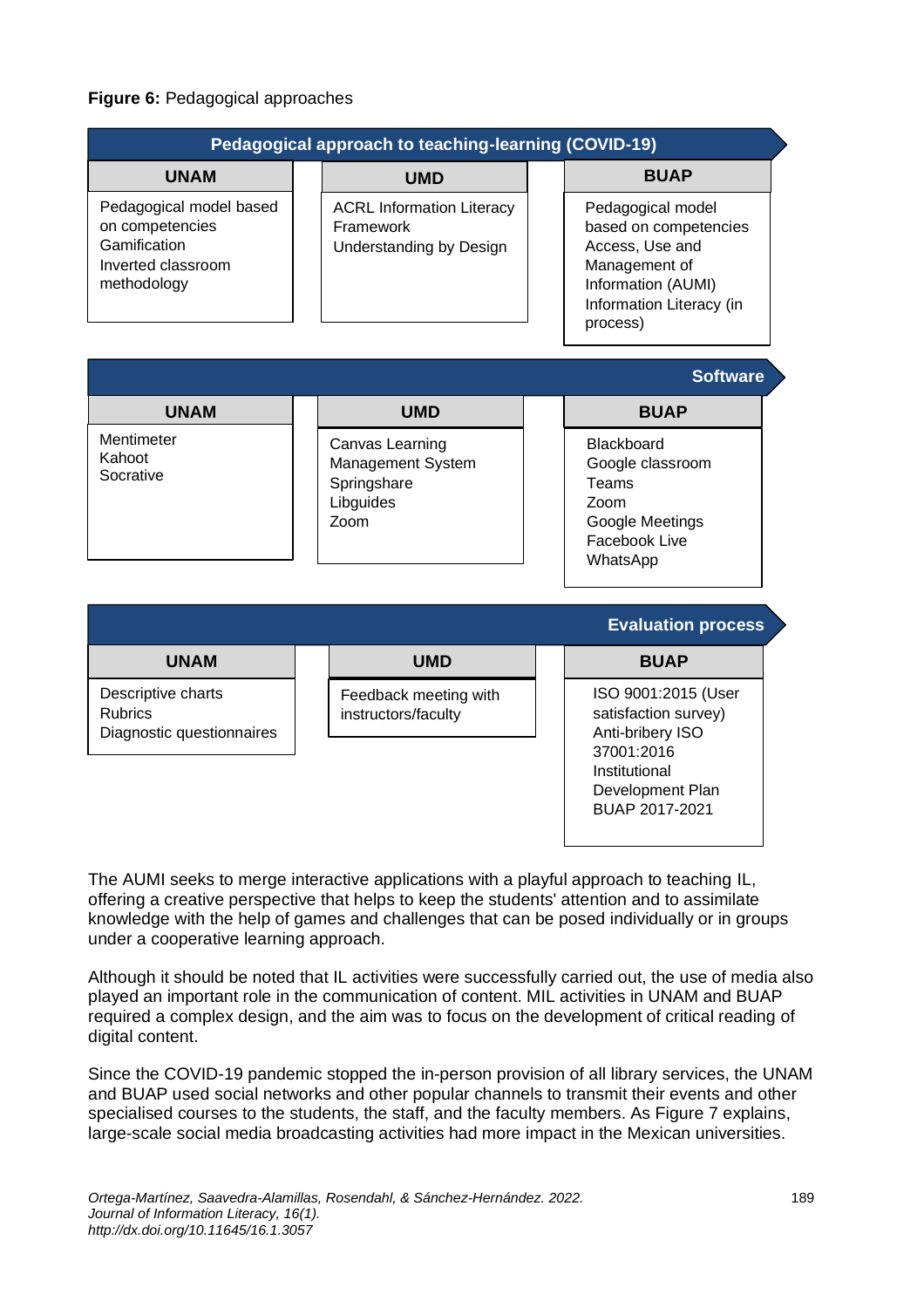#### **Figure 7:** MIL provision in UNMA, UMD, & BUAP

| General information about Media Information Literacy (MIL) within the universities                 |  |                               |  |                                                                                                                                                                                                                                                                                                                                                                |  |
|----------------------------------------------------------------------------------------------------|--|-------------------------------|--|----------------------------------------------------------------------------------------------------------------------------------------------------------------------------------------------------------------------------------------------------------------------------------------------------------------------------------------------------------------|--|
| <b>UNAM</b>                                                                                        |  | <b>UMD</b>                    |  | <b>BUAP</b>                                                                                                                                                                                                                                                                                                                                                    |  |
| Webinars<br>Conference<br>Forum<br><b>Presentations</b><br>Thematic tables<br>Courses<br>Workshops |  | Author discussion via<br>Zoom |  | Courses (Database<br>$\bullet$<br>publishers and<br>providers)<br><b>National Consortium</b><br>$\bullet$<br>of Scientific<br>and Technological<br>٠<br>Information<br>Resources courses<br>(CONRICYT)<br>Workshops<br>$\bullet$<br>Ficómics BUAP<br>Book presentations<br>$\bullet$<br>South-East Network<br>$\bullet$<br>of University<br>Libraries (REBIUC) |  |

The topics covered in the events from March 2019 until the end of the year 2020 were focused on explaining the use and management of the digital library, digital resources, and other aspects related to the use of printed collections and other library issues. In addition, as the Figure 8 shows, roundtable discussions were held on different video platforms regarding the main problems related to the work of libraries in the face of the pandemic.

#### **Figure 8:** Topics covered and platforms used

| Topics, planning discussions and media communication in libraries                                                                                  |  |                                                                                                                                                                                                             |  |                                                                                                                                                                                                                                                                                                                                                                         |  |
|----------------------------------------------------------------------------------------------------------------------------------------------------|--|-------------------------------------------------------------------------------------------------------------------------------------------------------------------------------------------------------------|--|-------------------------------------------------------------------------------------------------------------------------------------------------------------------------------------------------------------------------------------------------------------------------------------------------------------------------------------------------------------------------|--|
| <b>UNAM</b>                                                                                                                                        |  | <b>UMD</b>                                                                                                                                                                                                  |  | <b>BUAP</b>                                                                                                                                                                                                                                                                                                                                                             |  |
| <b>Information Literacy</b><br>and COVID<br><b>Library Services and</b><br>$\bullet$<br>COVID<br>Hygiene and safety<br>٠<br>and COVID<br>Copyright |  | Author discussion of<br>presidential election<br>Polling via Zoom<br>٠<br>Information literacy<br>$\bullet$<br>Database assistance<br>$\bullet$<br>Research process<br>assistance<br>Information evaluation |  | Databases of the<br>$\bullet$<br>Digital Library BUAP<br>Planning and<br>$\bullet$<br>development of library<br>services after the<br>crisis of COVID-19<br>Academic Integrity<br>٠<br>Anti-plagiarism<br>software<br>Evaluation of<br>academic libraries<br>through the National<br>Association of<br>Universities and<br>Institutions of Higher<br>Education (ANUIES) |  |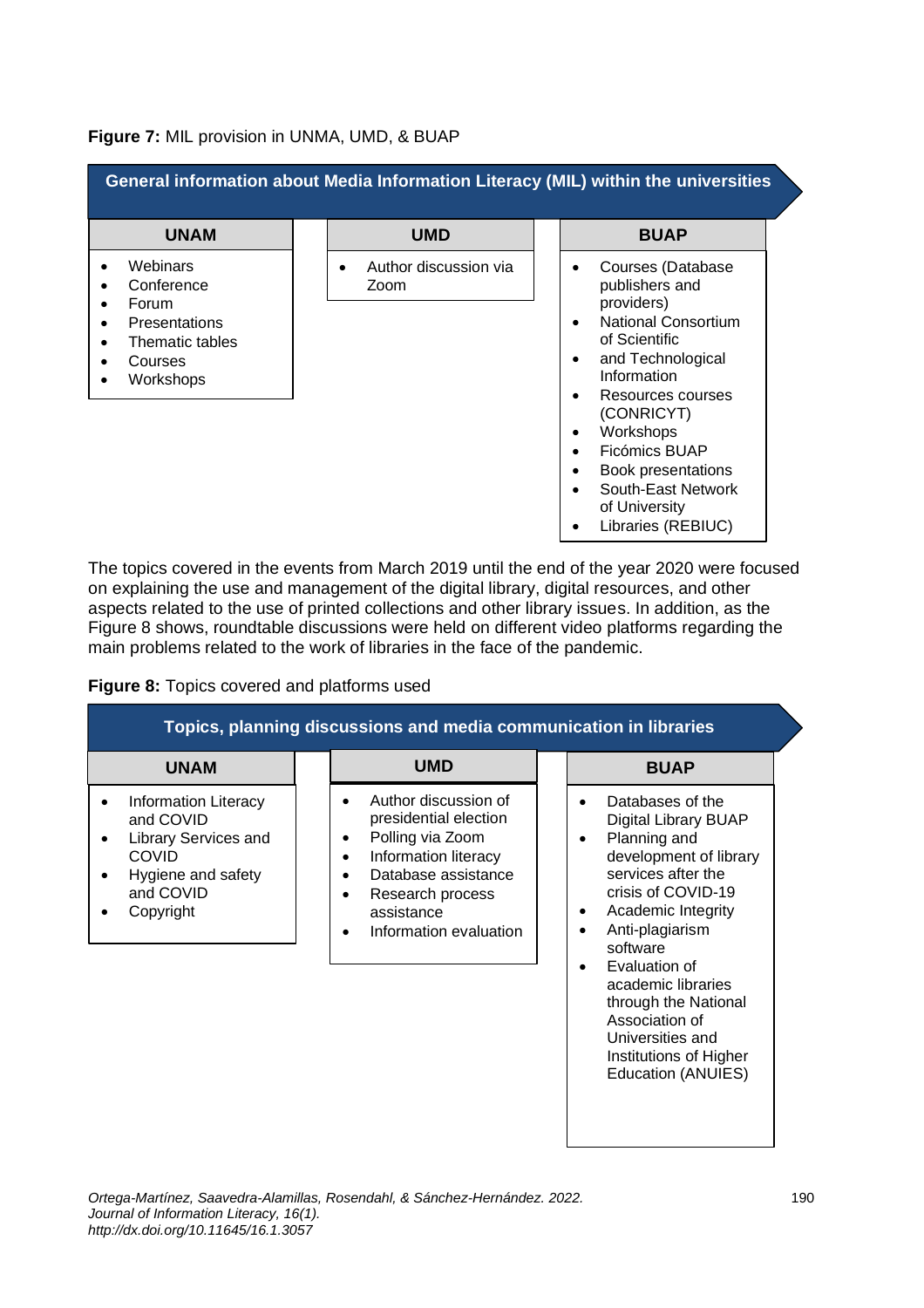| <b>Software</b>                                                                                            |                                          |  |                                                                                             |  |  |
|------------------------------------------------------------------------------------------------------------|------------------------------------------|--|---------------------------------------------------------------------------------------------|--|--|
| <b>UNAM</b>                                                                                                | <b>UMD</b>                               |  | <b>BUAP</b>                                                                                 |  |  |
| Zoom<br><b>Blackboard</b><br>$\bullet$<br>Webex<br>$\bullet$<br>Facebook Live<br>٠<br>YouTube<br>$\bullet$ | Zoom<br>$\bullet$<br>Canvas<br>$\bullet$ |  | Zoom<br>Blackboard<br>Webex<br>Facebook Live<br>YouTube<br>Google meetings<br>٠<br>WhatsApp |  |  |

## **Conclusion**

The COVID-19 crisis has demonstrated that the role of libraries had a significant impact on the teaching-learning process of distance students and teachers. It is important to emphasise that the use of digital resources and services does not replace the value of library work, as has been discussed in the past, even when this was done from home. The response to the demands of the university community was optimal in all three universities and the transition to virtual media demonstrated the ability to adapt to current circumstances.

Although the pandemic forced decision making, the libraries of the universities participating in the analysis did not experience a significant change in the work previously done in digital environments in Mexico, but new interactions were discovered within social networks and other unexpected communities such as families and people close to the students.

The use of international guidelines and government restrictions played an active role in the creation of contingency agendas within libraries and their universities. The total suspension of face-to-face classes created a new digital work environment for the staff of the Kathryn A. Martin Library.

In fact, the COVID-19 crisis and its restrictions opened the possibility to be more creative and flexible about the digital library, its services and collections. These innovations saw the creation of different guides and policies to support access to LibGuides, academic writing and library modules on Canvas, courses, online chat, and Zoom meetings with different groups with relevant expertise and liaison librarians.

The retirement of many librarians had a significant impact on the division of tasks, but the implementation of home-based work, the flexibility of work patterns and the schedules set by department leaders, helped the work team to avoid burnout. This collaboration helped UMD create new opportunities for inclusion and cultural awareness in the library by expanding and internationalising perspectives and partnerships in resource sharing, IL, and library outreach. Furthermore, this exchange of information highlights the ways in which the organisations involved can learn from each other's use of platforms, social media and/or learning management systems, to connect with students and to leverage the content created for those platforms to benefit the entire campus community.

In the case of UNAM, the online reference service played a leading role in the COVID-19 crisis, because there was a long history of experience in its implementation. The use of free software such as Google Meetings, Zoom and social networks was indispensable for the adaptation of traditional services to digital services, and the use of videoconferencing platforms was necessary to humanise contact with users and reduce the dangers of heat stroke and confinement.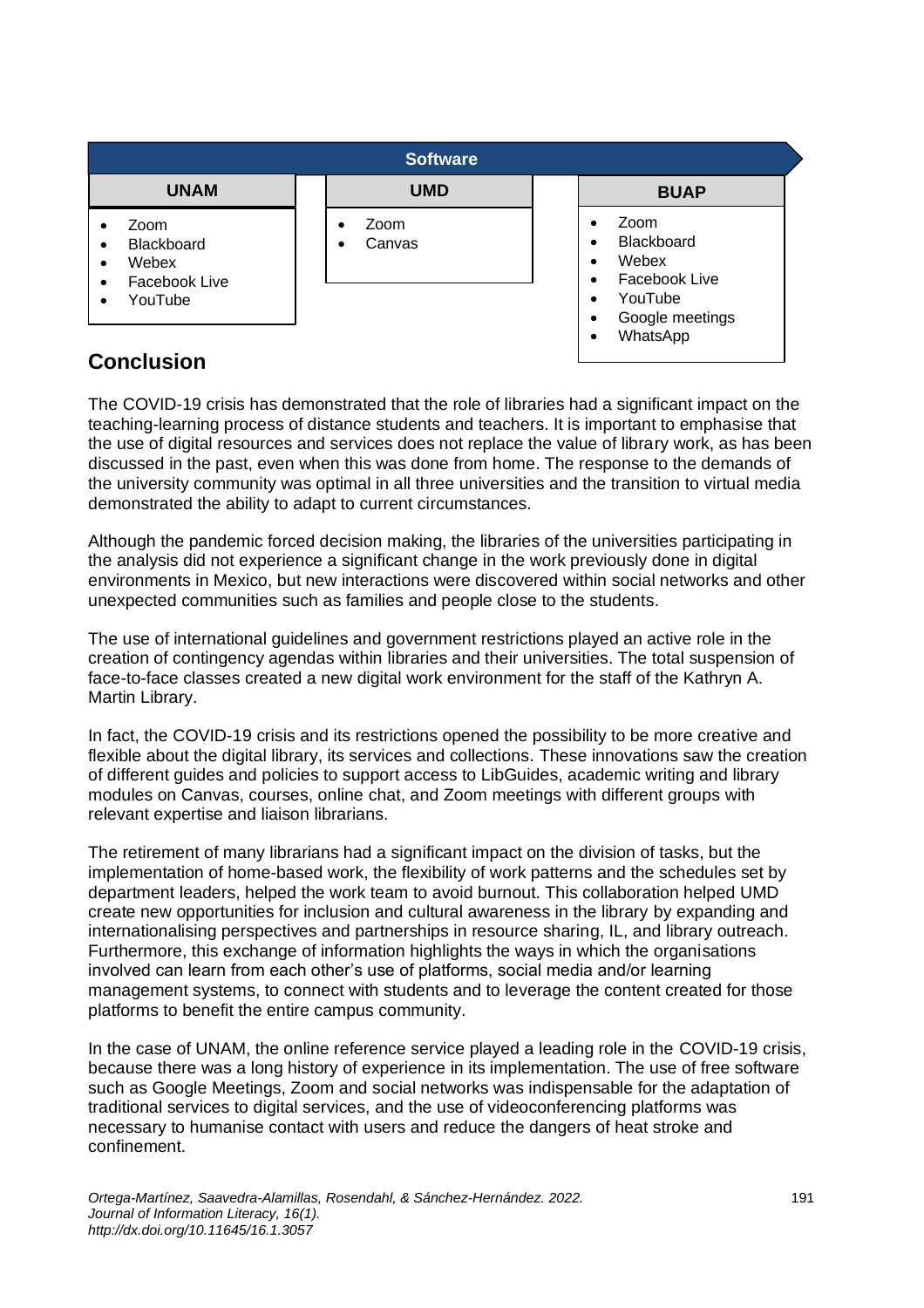For the library system of the BUAP, the transmission of webinars and the use of social networks was necessary due to the limitations of its staff regarding the use of specialised software. It is interesting to mention that in the case of BUAP, professors and students who could not consult printed books were forced to redesign their curricular plans based on the contents of the digital library. The sessions were developed in collaboration with database providers and other publishers attached to its digital library. In addition to the measures above, the use of applications such as WhatsApp and Instagram, among other options, established new means of communication between their learning communities and their librarians.

The analysis of these three academic libraries showed that regardless of the budget available in each of them, the preparation and experience of the librarian is a key element in the design and innovation of their services. The person operating these systems and their experience in the use, management, and protection of data has considerable influence.

The exchange of ideas, techniques and experiences as a part of this international cooperation resulted in the prospective design and implementation of other online services such as academic writing modules in other languages and topics related to inclusion, anti-racism and international cooperation, as part of a strengthening of the values that libraries teach their community.

With the gradual return of the university community, libraries and their services are being planned in a mixed format (in person and distance/online). The new normality has demonstrated that the advantages of this work system make it a viable option that reduces risks and establishes new learning horizons, especially among librarian communities.

## **References**

Association of College and Research Librarians (ACRL). (2015). Framework for Information [Literacy for Higher Education.](http://www.ala.org/acrl/standards/ilframework) American Libraries Associaton.

BibliotecasUNAM, (2021). *[Dirección General de Bibliotecas y Servicios Digitales de](https://www.youtube.com/user/bibliotecasUNAM/videos)  [Información.](https://www.youtube.com/user/bibliotecasUNAM/videos)* [video].

Coghill, J. G., & Sewell, K. A. (2020). [Librarians' response during COVID-19.](https://doi.org/10.1080/15424065.2020.1823924) *Journal of Electronic Resources in Medical Libraries*, *17*(3–4), 92–100.

Campello, B. (2010). From reference work to information literacy: evolution of the librarians' [educational role.](http://dx.doi.org/10.22201/iibi.0187358xp.2010.50.21414) *Investigación Bibliotecológica, 24*(50), 83–107.

Craver, K. W. (1986). [The changing instructional role of the high school library media specialist:](https://www.ala.org/aasl/sites/ala.org.aasl/files/content/aaslpubsandjournals/slr/edchoice/SLMQ_ChangingInstructionalRole_InfoPower.pdf)  [1950–84.](https://www.ala.org/aasl/sites/ala.org.aasl/files/content/aaslpubsandjournals/slr/edchoice/SLMQ_ChangingInstructionalRole_InfoPower.pdf) *School Library Media Quarterly, 14*(4),183–191.

De Paor, S., & Heravi, B. (2020). [Information literacy and fake news: How the field of](https://doi.org/10.1016/j.acalib.2020.102218)  [librarianship can help combat the epidemic of fake news.](https://doi.org/10.1016/j.acalib.2020.102218) *The Journal of Academic Librarianship*, *46*(5), 102218.

DGBSDI. (2021). *[Dirección general de bibliotecas y servicios digitales de Información.](https://www.facebook.com/bibliotecasUNAM)*  [Facebook post].

European Commission. (2007). *Communication from the Commission to the European Parliament, the Council, the European Economic and Social Committee and the Committee of the Regions – A European approach to media literacy in the digital environment, Brussels, 20.12.2007 COM (2007) 833 final.* Commission of the European communities.

Gómez-Hernández, J. A. (2007). [Alfabetización informacional: Cuestiones básicas.](http://hdl.handle.net/10760/8743) *Anuario*